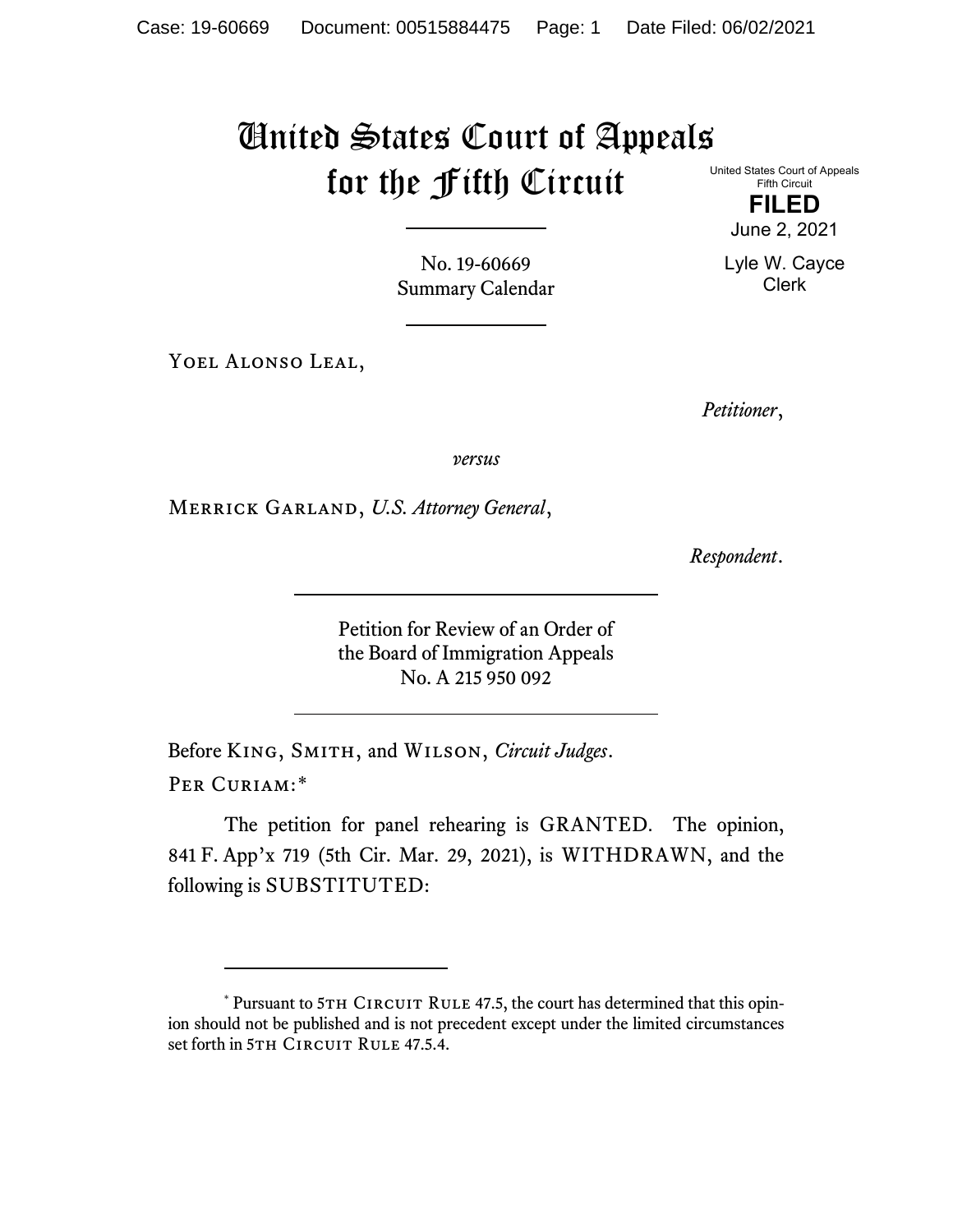## No. 19-60669

Yoel Leal, a native and citizen of Cuba, petitions for review of his order of removal. He contends that the immigration judge's adverse credibility finding is not supported by substantial evidence. He further avers that substantial evidence indicates the elements of his asylum claim have been fulfilled.

The Board of Immigration Appeals declined to address the adverse credibility finding. To the extent Leal challenges the Board's refusal to review the credibility finding, he did not exhaust administrative remedies by raising that challenge in a motion to reconsider, and we lack jurisdiction to address it. *See Vazquez v. Sessions*, 885 F.3d 862, 868−69 (5th Cir. 2018); *Omari v. Holder*, 562 F.3d 314, 321 (5th Cir. 2009). Moreover, to the extent Leal challenges the immigration judge's finding, we lack the ability to review it because it did not impact the Board's decision. *See Chun v. INS*, 40 F.3d 76, 78 (5th Cir. 1994) ("We may review actions of the [immigration judge] only when they have some impact on the [Board of Immigration Appeals's] decision.").

Persecution for purposes of a past-persecution-asylum claim must be extreme conduct. *Tesfamichael v. Gonzales,* 469 F.3d 109, 116 (5th Cir. 2006); *see also Orellana-Monson v. Holder*, 685 F.3d 511, 518 (5th Cir. 2012). Harm analogous to what Leal described does not compel a finding of statutory persecution. *See Chen v. Ashcroft*, 381 F.3d 221, 234−35 (5th Cir. 2004); *Tesfamichael*, 469 F.3d at 117.

Asylum can also be based on a reasonable fear of future persecution. *Lopez-Gomez v. Ashcroft*, 263 F.3d 442, 444−45 (5th Cir. 2001). Leal has not offered evidence that would compel the conclusion that he will be persecuted in the future. *See Faddoul v. INS*, 37 F.3d 185, 188−89 (5th Cir. 1994). Additionally, internal relocation negates a reasonable fear of future persecution, and Leal has not shown evidence that would compel a finding that he cannot